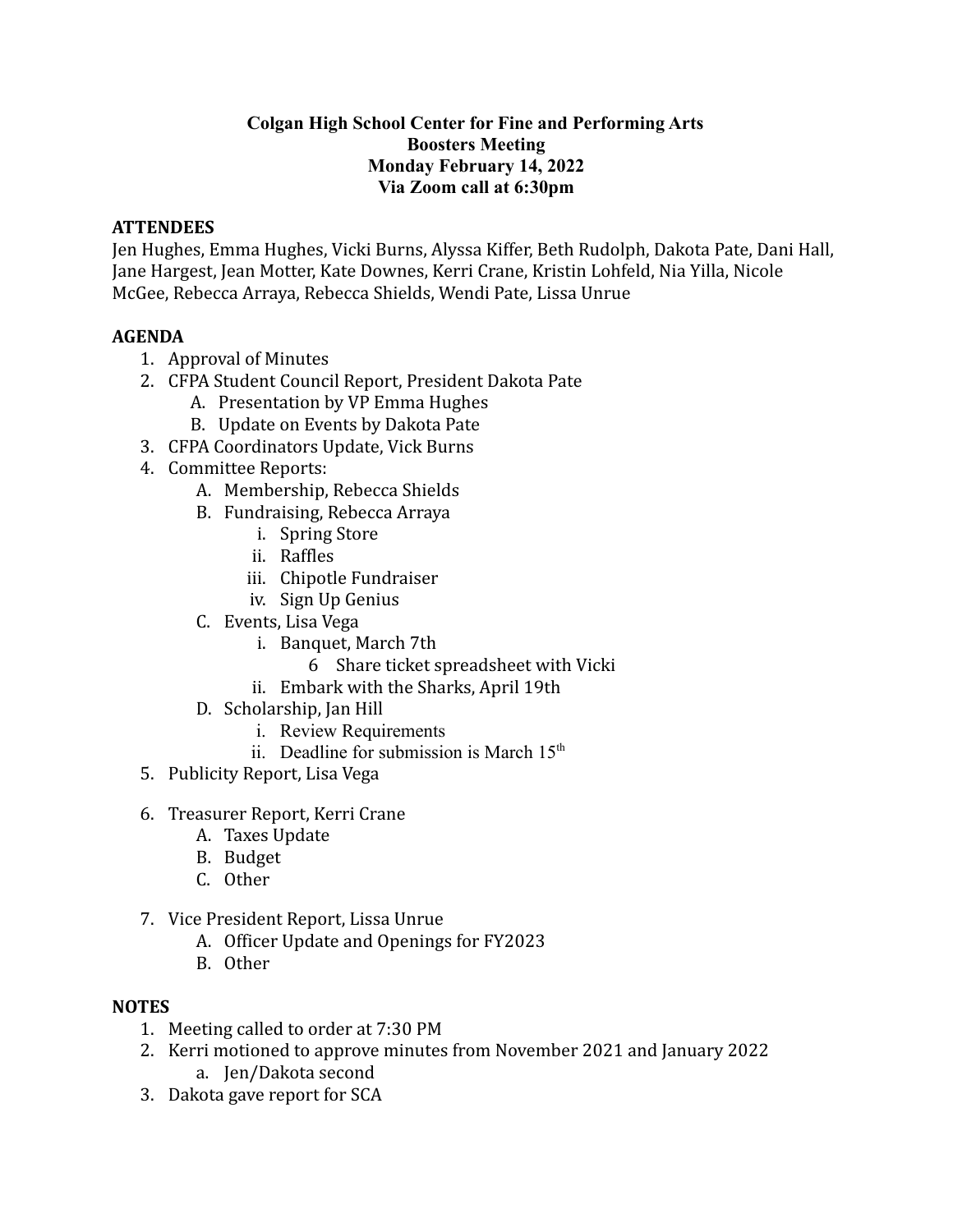- a. Loving wall huge success, blow pops with ads for insta
- 4. Banquet report by Emma Hughes
	- a. March 7th 6:30-8:30
	- b. Volunteer for set up early, maybe after school
	- c. Clean up 8:30-9
	- d. Theme NY @ midnight, \$10/person
	- e. 168 seats w round table
	- f. Can add tall tables, 4 per table Vicki will verify how many tall tables we can use.
	- g. Ms. Burns' volunteers will be purchasing tickets
	- h. Dress is "dressy" or semi-formal up to each individual
	- i. Menu Chicken, mac n cheese, salad, rolls and possibly another vegan option
	- j. Emma and Dakota MC, there will be a raffle & games (trivia)
	- k. Plan to represent all concentrations equally
	- l. Nia reported on decorations being close to finished
- 5. CFPA Coordinator Report Vicki Burns
	- a. New students have to log in online to see if they have been accepted no hard copy letter
	- b. Many Colgan students did not request 2nd or 3rd option
	- **c. Embark with the Sharks April 19th**
	- d. Time of year to check grades to make sure students are in compliance with GPA requirement for CFPA
- 6. Committee Reports
	- a. Membership, Rebecca Shields
		- i. Nothing to report
	- b. Fundraising, Rebecca Arraya
		- i. Spring Store
			- 1. March 7-18th
			- 2. New items leggings, sweaters, new cap, new jacket, shorts
			- 3. Rebecca requested we make sure people know they cannot just pick orders up at the school, that there is a pickup day. They can have items shipped and she does "porch pickup"
		- ii. Popcorn Fundraiser
			- 1. March 14-18
			- 2. 50% of profit
			- 3. CFPA SCA promote?
			- 4. Goes towards scholarships
		- iii. Raffles
			- 1. Save for another time
		- iv. Chipotle Fundraiser
			- 1. Waiting on confirmation there wasn't a date listed on our fundraiser form
		- v. Sign Up Genius
			- 1. Rebecca created a sign up genius to get help sitting at a CFPA Booster table to sell merch, etc.